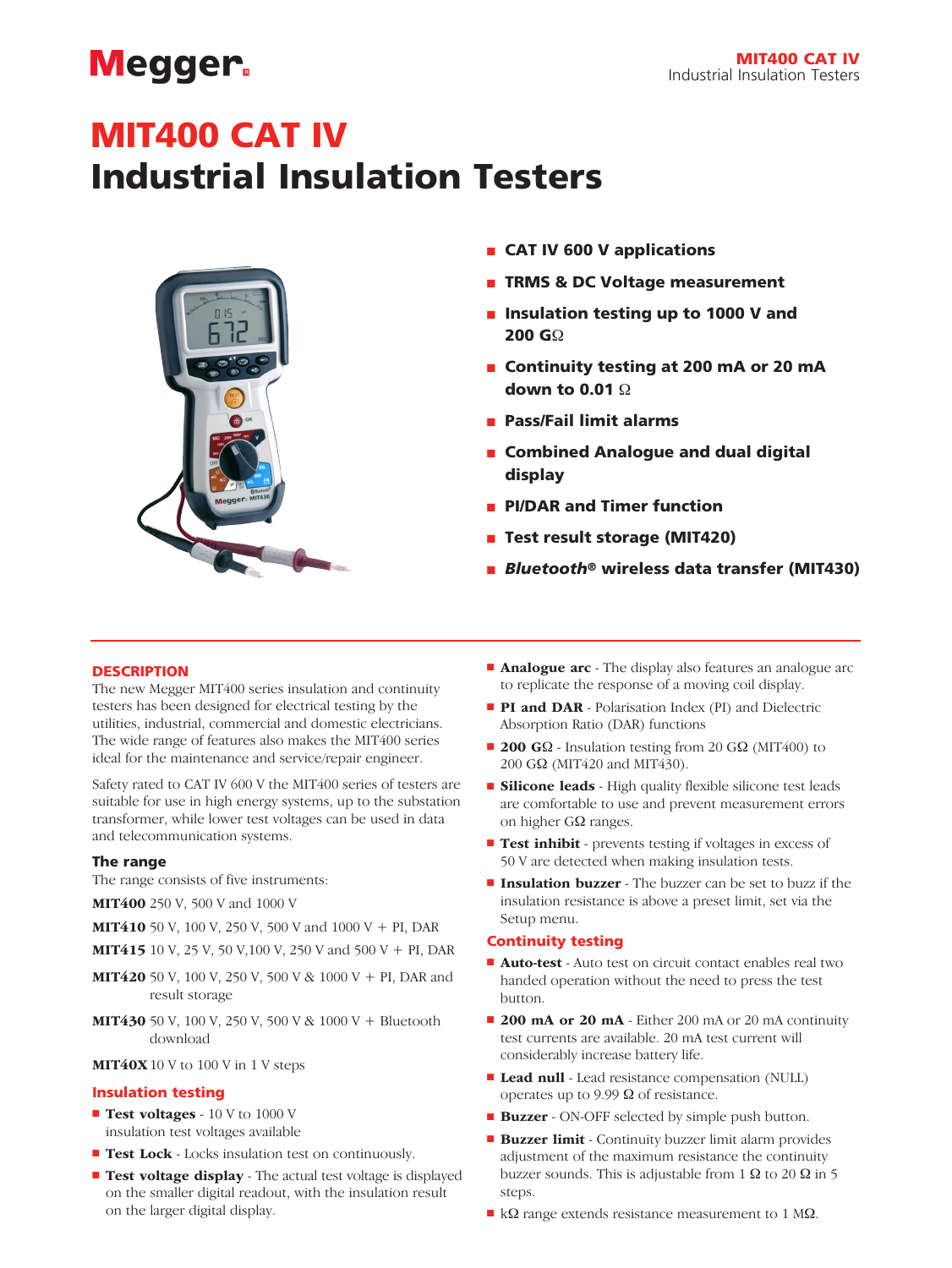# **Megger**

## **Display**

The display offers a combination of analogue arc and a dual digital readout:

#### Analogue arc:

- $\blacksquare$  Full display width analogue arc.
- Patented arc display shows essential charge and discharge characteristics not visible on a digital display.
- Single pointer "needle" response is similar to a moving coil meter.
- $\blacksquare$  Logarithmic display for better low insulation value measurements.

#### Dual digital display:

- Large main digital readout for good visibility of all main measurement results
- Second digital display for additional data such as:

Insulation test voltage.

Insulation leakage current.

Supply frequency (when measuring volts).

Test mode eg. PI, DAR or TI (Timed mode).

#### MIT40X - Variable insulation voltage tester

The MIT40X provides a unique solution for awkward insulation voltage measurement applications. The MIT40X has a variable insulation test voltage from 10 V to 100 V in 1 V steps, selectable in the "Set-Up" menu. Once selected this can only be changed by re-configuring in the Setup menu.

Typical applications include:

- $\blacksquare$  Commercial avionics
- $\blacksquare$  Military land, marine and air communications
- $\blacksquare$  Manufacturing/production line goods
- Electrostatic measurement
- $\blacksquare$  Component testing
- Battery powered traction and lifting equipment

## Storage & Downloading results

### MIT420

The MIT420 is capable of saving test results for recall to the screen. A simple storage structure allows for a test number and screen results to be recalled individually.

## MIT430

The MIT430 supports both test result storage and downloading.

Test results can be stored in the instrument and subsequently downloaded to a computer with the Megger download manager software.

Data transfer is by Bluetooth, with the MIT430 Bluetooth transmitter being enabled when the Download mode is selected on the instrument.

NOTE: The receiving PC needs to have Bluetooth capability or a USB port fitted a Bluetooth receiver. Class II (10m) is acceptable.

## Safety

Designed to be exceptionally safe to use, fast detecting circuitry prevents damage to the instruments if accidentally connected to live circuits or across phases. Specifically, all instruments:

- Meet the international requirements of IEC1010-2 and EN61557.
- $\blacksquare$  Live circuit detection inhibits insulation testing on circuits above 50 V.
- $\blacksquare$  Live circuit detection and test inhibit on continuity measurements.
- Default display of live circuit voltage on all ranges.
- $\blacksquare$  Detection and inhibit functions even if the protection fuse has failed.
- Suitable for use on CAT IV applications and supply voltages to 600 V.

## 600 V CAT IV

All MIT400 instruments are designed to meet the safety requirements for use on CAT IV 600 V installations.

#### APPLICATIONS

#### Electrical installations testing:

The MIT400 includes all the features required for electricians and engineers working in a range of industries. Available features are selected to make testing easy and fast in a range of situations. Typical industries include:

> Electrical supply companies Large and small scale electrical installation Periodic inspection and testing Cable testing

#### Service, repair and maintenance:

The MIT410 and MIT420 add additional features required for engineers working on more demanding applications. Functions such as PI and DAR, capacitance measurement and higher insulation range increase the suitability for applications such as:

> Manufacturing/production testing Panel building Railway and other transportation Motor testing Cable inspection/quality control Street lighting maintenance Avionics ground testing and maintenance Military applications

The MIT415 also includes 25 and 50 V ranges for testing communication circuits for signalling controls :

> Elevator service engineers Street lights (Pedestrian controls)

Machines and saftey interlock/commisioning service HVAC controls

Robotic Power and Control

## Electrostatic discharge testing:

The 10 V and 100 V insulation test voltage ranges are ideal for ESD testing, including servicing of equipment and routine maintenance of ESD conductive flooring, bench mats and grounding systems etc. Typical industries include:

> Electronic manufacturing Electronic servicing and repair Calibration houses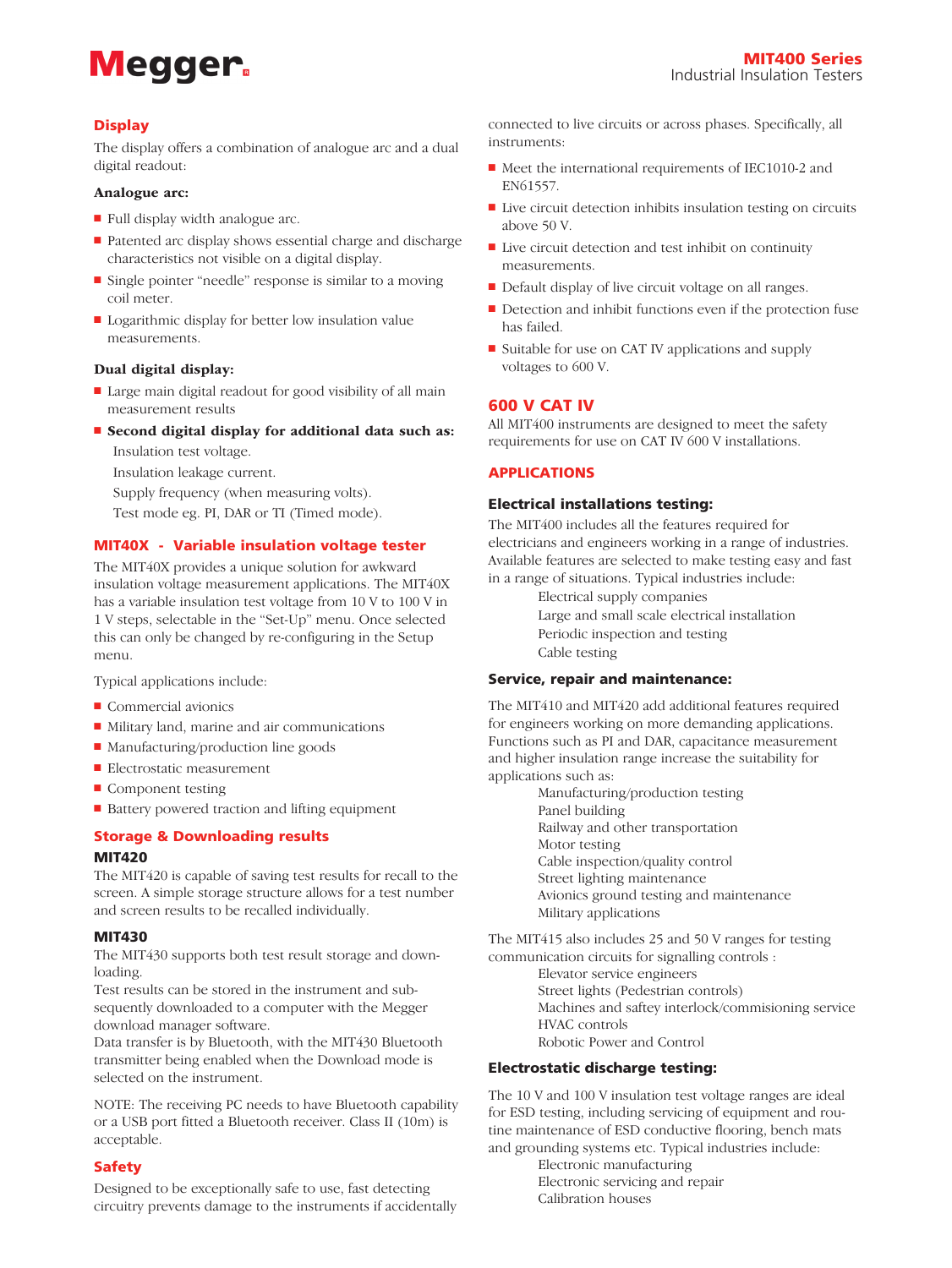

|                                                                                | <b>Industrial</b>           |                                |                             | <b>Special</b><br><b>Apps</b> |                        |                             |
|--------------------------------------------------------------------------------|-----------------------------|--------------------------------|-----------------------------|-------------------------------|------------------------|-----------------------------|
| <b>Insulation Voltage range</b>                                                | 400                         | 410                            | 415                         | 420                           | 430                    | 40X                         |
| Resolution                                                                     | $0.01 \text{ M}\Omega$      |                                |                             |                               |                        |                             |
| 10-100 V variable (2 G $\Omega$ - 20 G $\Omega$ )                              |                             |                                |                             |                               |                        | $\mathcal{L}_{\mathcal{A}}$ |
| 10 V                                                                           |                             |                                | $1 \, \text{G}\Omega$       |                               |                        |                             |
| 25 V                                                                           |                             |                                | $2\;{\rm G}\Omega$          |                               |                        |                             |
| 50 V                                                                           |                             | $5 \text{ } G\Omega$           | $5 \text{ } G\Omega$        | $10 \text{ } G\Omega$         | $10 \text{ } G\Omega$  |                             |
| 100 V                                                                          |                             | $10 \text{ } G\Omega$          | $10 \text{ } G\Omega$       | $20 \text{ } G\Omega$         | $20 \text{ } G\Omega$  |                             |
| 250 V                                                                          | $5 \text{ } G\Omega$        | $20 \text{ } G\Omega$          | $20 \text{ } G\Omega$       | $20 \text{ } G\Omega$         | 50 $G\Omega$           |                             |
| 500 V                                                                          | $10 \text{ } G\Omega$       | 50 G $\Omega$                  | $50\;{\rm G}\Omega$         | $100~\mathrm{G}\Omega$        | $100~\mathrm{G}\Omega$ |                             |
| 1000 V                                                                         | $20 \text{ } G\Omega$       | $100 \text{ } \text{G} \Omega$ |                             | $200 \text{ G}\Omega$         | $200 \text{ G}\Omega$  |                             |
| Leakage current display                                                        |                             | П                              | $\blacksquare$              | п                             | П                      | $\blacksquare$              |
| INS test voltage display                                                       | п                           | П                              | П                           | <b>The State</b>              | П                      | П                           |
| <b>Continuity measurement</b>                                                  |                             |                                |                             |                               |                        |                             |
| $0.01$ to 99.9 $\Omega$                                                        | $\blacksquare$              | П                              | <b>The State</b>            | <b>The State</b>              | П                      | $\mathbb{R}^n$              |
| Variable current limit. 200 mA/20 mA                                           | п                           | П                              | <b>The State</b>            | <b>The State</b>              | П                      | <b>The State</b>            |
| Fast buzzer- selectable threshold                                              | $\blacksquare$              | П                              | П                           | <b>The State</b>              | П                      | п                           |
| k $\Omega$ range to 999 k $\Omega$                                             | $\mathcal{L}_{\mathcal{A}}$ | п                              | $\mathcal{L}_{\mathcal{A}}$ | $\mathcal{L}_{\mathcal{A}}$   | п                      |                             |
| <b>Other functions and features</b>                                            |                             |                                |                             |                               |                        |                             |
| Live circuit warning at                                                        |                             |                                |                             | 50 V                          |                        |                             |
| Default voltmeter                                                              | $\blacksquare$              | п                              | $\Box$                      | <b>The State</b>              | п                      | <b>I</b>                    |
| TRMS measurement to 600 V                                                      | п                           | п                              | п                           | п                             | П                      | <b>The State</b>            |
| Frequency measurement 15 Hz to 450 Hz                                          |                             | п                              | п                           | п                             | П                      | п                           |
| Capacitance (0.1 nf to 10 $\mu$ F)                                             |                             |                                |                             | $\blacksquare$                | п                      |                             |
| Backlight                                                                      | п                           | п                              | п                           | п                             | п                      | П                           |
| Battery condition display                                                      | $\blacksquare$              | п                              | п                           | $\blacksquare$                | п                      | п                           |
| Insulation timed - PI - DAR Tests                                              |                             | п                              | п                           | $\blacksquare$                | п                      |                             |
| Test button plus lock button                                                   | п                           | П                              | п                           | п                             | П                      | $\mathbb{R}^n$              |
| Limit alarm pass band on INS                                                   |                             |                                |                             | п                             | п                      | п                           |
| Auto power down                                                                | ш                           | п                              | <b>The Second</b>           | <b>The Second</b>             | П                      | <b>The State</b>            |
| <b>Other functions and features</b>                                            |                             |                                |                             |                               |                        |                             |
| Result storage                                                                 |                             |                                |                             | $\mathcal{L}_{\mathcal{A}}$   | п                      |                             |
| Bluetooth downloading                                                          |                             |                                |                             |                               | п                      |                             |
| <b>Included accessories</b>                                                    |                             |                                |                             |                               |                        |                             |
| Red/black silicone lead set with clips                                         | ٠                           | п                              | п                           | п                             | п                      | п                           |
| Protective rubber boot                                                         | $\blacksquare$              | $\blacksquare$                 | $\blacksquare$              | $\blacksquare$                | п                      | $\mathcal{L}$               |
| Remote switch probe                                                            |                             | $\blacksquare$                 | $\blacksquare$              | п                             | п                      |                             |
| Calibration certificate with product                                           | $\blacksquare$              | $\blacksquare$                 | $\blacksquare$              | $\blacksquare$                | $\blacksquare$         | $\blacksquare$              |
| <b>Batteries</b>                                                               | $\mathbf{r}$                | п                              | п                           | $\mathcal{L}_{\mathcal{A}}$   | п                      | $\mathbf{r}$                |
| 1 year warranty<br>(upgradable to 3 years free within 3<br>months of purchase) | п                           | П                              | <b>The Second</b>           | П                             | П                      | <b>The State</b>            |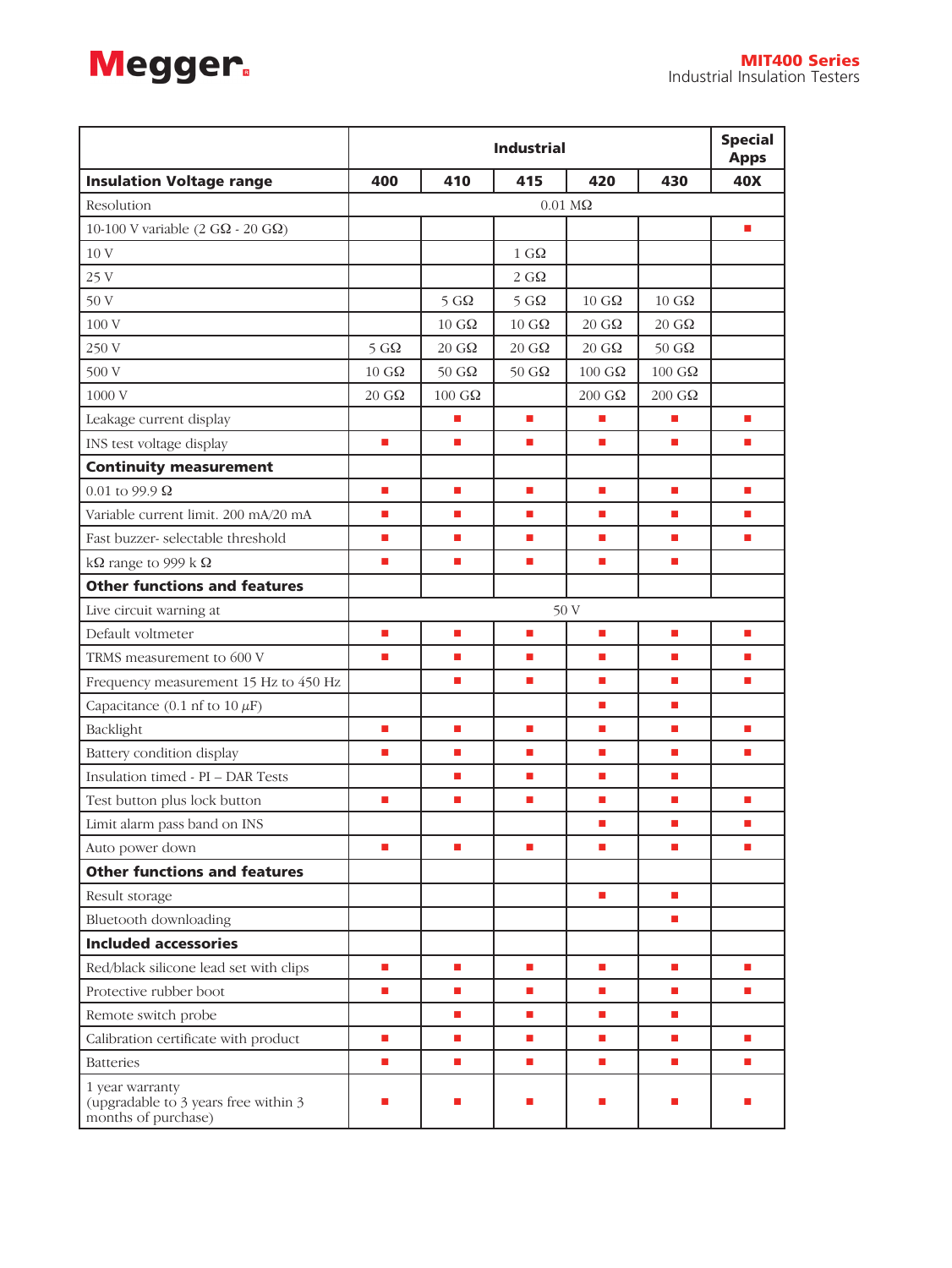

## **SPECIFICATION**

All quoted accuracies are at +20°C.

#### Insulation

#### Nominal test voltages

MIT400 250 V, 500 V, 1000 V MIT410, 420, 430 50 V, 100 V, 250 V, 500 V, 1000 V MIT415 10 V, 25 V, 50 V, 100 V, 250 V, 500 V MIT40X 10 V to 100 V variable (1 V increments)

## Insulation resistance range (at maximum test voltage)

MIT400 20 GΩ<br>MIT410 100 GΩ M114<sub>0</sub><br>MIT410 100 GΩ<br>MIT415 50 GΩ MIT415 50 G $\Omega$ MIT420, 430 200 G $\Omega$ MIT40X 20 G $\Omega$ 

## Range Full Scale Accuracy

All ranges ±2% ±2 digits up to 100 MΩ.

| Then:                                                             |  |
|-------------------------------------------------------------------|--|
| 1000 volts<br>$\pm$ 3% $\pm$ 2 digits $\pm$ 0.2% per G $\Omega$   |  |
| $\pm$ 3% $\pm$ 2 digits $\pm$ 0.4% per G $\Omega$<br>500 volts.   |  |
| $\pm$ 3% $\pm$ 2 digits $\pm$ 0.8% per G $\Omega$<br>250 volts.   |  |
| $\pm$ 3% $\pm$ 2 digits $\pm$ 2.0% per G $\Omega$<br>100 volts.   |  |
| $\pm$ 3% $\pm$ 2 digits $\pm$ 4.0% per G $\Omega$<br>$50$ volts.  |  |
| $\pm$ 3% $\pm$ 2 digits $\pm$ 2.0% per 100 M $\Omega$<br>10 volts |  |

Analogue range: 1 GΩ full scale

| <b>Short Circuit Current:</b> | $2 \text{ mA} + 0\% - 50\%$ |
|-------------------------------|-----------------------------|
| Terminal voltage:             | $-0\% + 20\% \pm 1$ V       |
| MIT <sub>40</sub> X           | $+1V$                       |

#### Test Current on load:

1 mA at min. pass value of insulation specified in BS7671, HD384 and IEC364, 2 mA max.

| EN61557 Operating range:        | $0.10 \text{ M}\Omega$ to $1.00 \text{ G}\Omega$   |
|---------------------------------|----------------------------------------------------|
| Leakage current range           | $10 \mu A$ 2000 $\mu A$                            |
| Leakage current:                | $10\% \pm 3$ digits                                |
| Voltage display:                | $3\% \pm 3$ digits $\pm 0.5\%$ of rated<br>voltage |
| <b>Polarisation Index (PI):</b> | 10 min / 1 minute ratio                            |

Dielectric Absorption Ratio (DAR): 60 sec / 30 sec ratio

#### Notes:

(1) All ranges measure from 0,00 MΩ upwards.

(2) Above specifications only apply when high quality silicone leads are being used.

## **Continuity**

| <b>Measurement:</b>   | $0.01 \Omega$ to 99.9 $\Omega$ (0 to 100 $\Omega$ on |  |  |
|-----------------------|------------------------------------------------------|--|--|
|                       | analogue scale)                                      |  |  |
| Accuracy:             | $\pm 2\% \pm 2$ digits (0 to 100 $\Omega$ )          |  |  |
| Open circuit voltage: | $5V \pm 1V$                                          |  |  |
| <b>Test current:</b>  | $205 \text{ mA} (\pm 5 \text{ mA})$                  |  |  |
|                       | $(0.01 \Omega \text{ to } 9.99 \Omega)$              |  |  |
|                       | $20 \text{ mA} (\pm 1 \text{ mA})$                   |  |  |
|                       | $(10.0 \Omega$ to 99.9 $\Omega$ )                    |  |  |

MIT400 Series Industrial Insulation Testers

| Zero offset at probe tips:<br>Lead resistance zeroing:                                                                                       | $0,10 \Omega$ typical<br>Up to 9.99 $\Omega$                                                                                               |
|----------------------------------------------------------------------------------------------------------------------------------------------|--------------------------------------------------------------------------------------------------------------------------------------------|
| <b>Buzzer:</b>                                                                                                                               | Variable limit $1 \Omega$ , $2 \Omega$ , $5 \Omega$ ,<br>$10 \Omega$ , $20 \Omega$                                                         |
| Resistance<br><b>Measurement:</b>                                                                                                            | $0.01 \text{ k}\Omega$ to 1000 k $\Omega$ (0 to 1 M $\Omega$ )<br>on analogue scale)                                                       |
| <b>Accuracy:</b><br>Open circuit voltage:<br>Short circuit current:                                                                          | $\pm 3\% \pm 2$ digits up to 50 kQ then<br>$\pm$ 5% $\pm$ 2 digits<br>$5V \pm 1V$<br>$1.5 \text{ mA } \pm 0.2 \text{ mA}$                  |
| Voltage range<br>0 to 600 V d.c. $\pm 2\% \pm 2$ digits<br>0 to 1000 V on Analogue scale<br>Unspecified input level 0 - 10 mV (40 to 400 Hz) | 10 mV to 600 V TRMS sinusoidal (40 to 400 Hz) $\pm 2\% \pm 2$ digits                                                                       |
| apply:<br>100 mV TRMS                                                                                                                        | For non-sinusoidal waveforms additional specification<br>$\pm$ 3% $\pm$ 2 digits 101 mV to 600 V TRMS and $\pm$ 8% $\pm$ 2 digits 10 mV to |
| Default Voltmeter:                                                                                                                           | Operates at $>25$ V a.c. or d.c.<br>on any range except OFF                                                                                |
| Frequency:                                                                                                                                   | 15 - 450 Hz $\pm 0.5\% \pm 1$ digit                                                                                                        |
| <b>Capacitance measurement</b><br>MIT420, MIT430                                                                                             |                                                                                                                                            |
| <b>Measurement</b> range:<br>Accuracy:                                                                                                       | 100 pF to $10 \mu$ F<br>$\pm$ 5.0% $\pm$ 2 digits                                                                                          |
| Distance by capacitance:<br>MIT420, MIT430<br>Default capacitance measurement: 50 nF/km                                                      | Arithmetic conversion from capacitance measurement on                                                                                      |
| Capacitance range:                                                                                                                           | $40$ nF/km to 60 nF/km                                                                                                                     |
| <b>Result storage</b><br>Capacity:<br>Download:<br><b>Bluetooth Class:</b><br>Range:                                                         | $>1000$ test results<br><b>Bluetooth</b> wireless<br>Class II<br>up to $10 \text{ m}$                                                      |
| <b>Power Supply:</b><br>NiMH rechargeable cells may be used.                                                                                 | 5 x 1,5 V cells type IEC LR6 (AA, MN1500, HP7, AM3 R6HP) Alkaline                                                                          |
| sec OFF $@1000$ V into $1 \text{ M}\Omega$                                                                                                   | <b>Battery life:</b> 2200 insulation tests with duty cycle of 5 sec ON /55                                                                 |
| <b>Dimensions</b><br>Instrument:                                                                                                             | $220 \times 92 \times 50$ mm $(8.66$ in. $x \times 3.63$ in. $x \times 1.97$ in.)                                                          |
|                                                                                                                                              | <b>Instrument + case:</b> $456 \times 178 \times 89$ mm (18 in. x 7 in. x 3.5 in.)                                                         |
| Weight<br>$27.22 \text{ oz.}$                                                                                                                | <b>Instrument only:</b> 590 gms, 775 gms with boot $(20.73 \text{ oz.})$                                                                   |
| Instrument plus case: 1.75kg (3.86 lb)                                                                                                       |                                                                                                                                            |